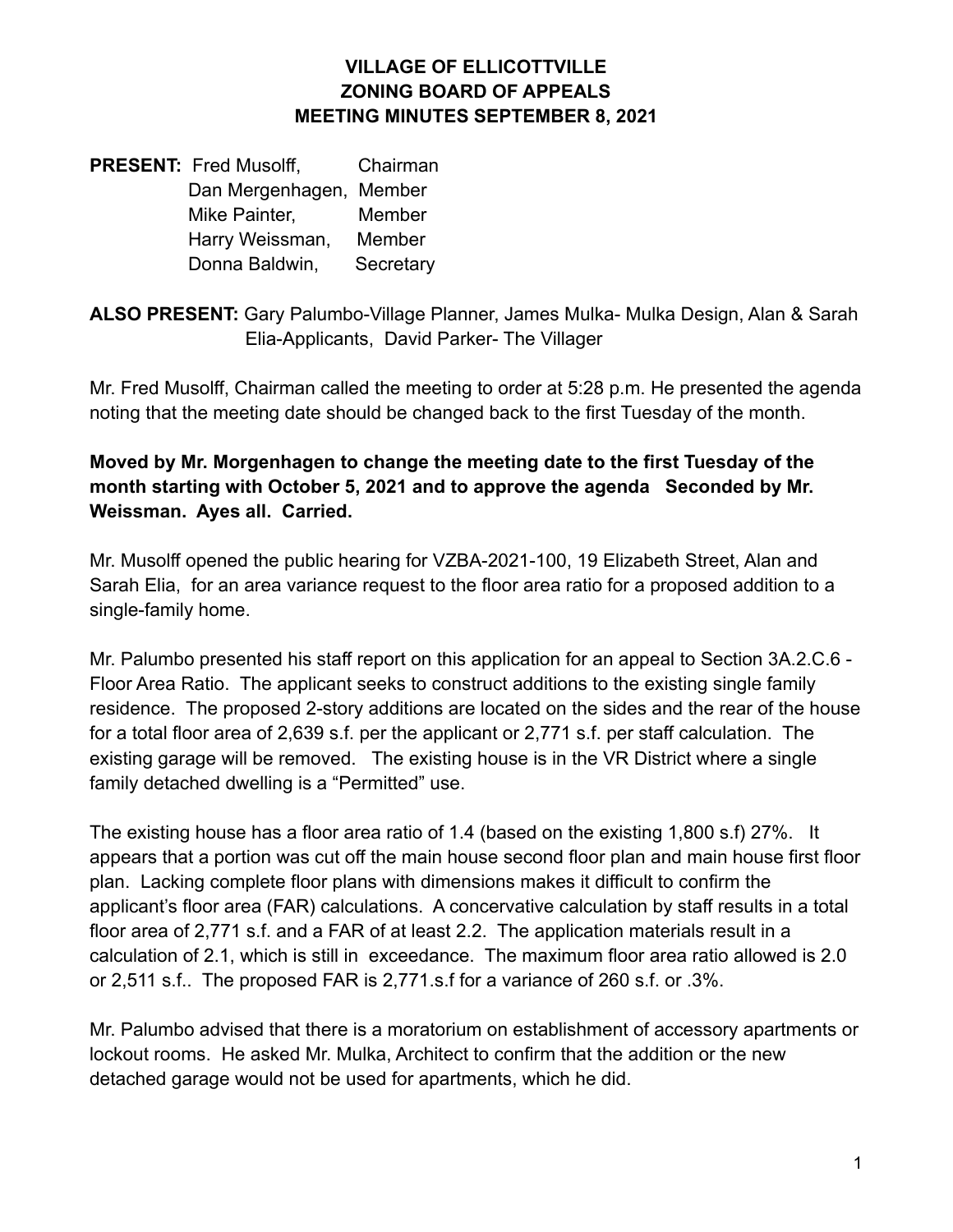Mr. Palumbo stated that the public hearing notice was published in accordance with local law and an email from Christina Gentz Elia of 9 Elizabeth Street was received in support of the project. The applicant submitted a letter from Shelley Chew of 21 Elizabeth Street also in favor of the proposed project.

Mr. James Mulka, Architect for Alan and Sarah Elia stated that they purchased the house last year and now need to add on to the house to be used for a permanent residence. The plan adds a master bedroom and bath, 2 bedrooms, expands the kitchen and dining room. The existing house had two bedrooms upstairs. The proposal meets the zoning except for the FAR. The existing garage will be demolished and a mudroom and entry will replace it. A new detached garage with storage area will be constructed at the rear of the property.

Mr. Palumbo noted that the Moratorium Committee is working on changes to the Zoning Code. There may be changes that will affect the future use of properties with regard to accessory buildings.

Ms. Elia said that she will be living in the house full time and needs more room for the family. They have four children who come to stay and they need more bedrooms. Currently there are no closets in the house.

Mr. Mulka presented his analysis of the five criteria that the Board is required to review. There is no character change based on the proposed garage and additions. A 2-car garage at the rear of the property is typical in the Village and we are matching existing style and finishes. The current position of the garage and adjacent house does not allow for a reasonable entry with typical winter activities. Additional sleeping areas are needed for family members. The requested 260 s.f. variance is not substantial and the neighbors welcome the project. There are no adverse effects to the neighborhood with the additions and garage which is in keeping with the conditions that are found on this street.

Mr. Musolff asked for questions or comments from the people attending? There were none.

Mr. Mergenhagen said we need to verify your floor area ratio on the plans with what Mr. Palumbo calculated.

Mr. Mulka said he used a CAD program which calculated the FAR as 2639 s.f. for the house. The garage was not included.

Mr. Palumbo noted that if the 2639 s.f is correct and the allowed FAR is 2511 then the variance would be reduced to 128 s.f..

# **Moved by Mr. Weissman to close the public hearing for VZBA-2021-100, 19 Elizabeth Street area variance request. Seconded by Mr. Mergenhagen. Ayes all. Carried.**

Mr. Musolff opened the regular meeting.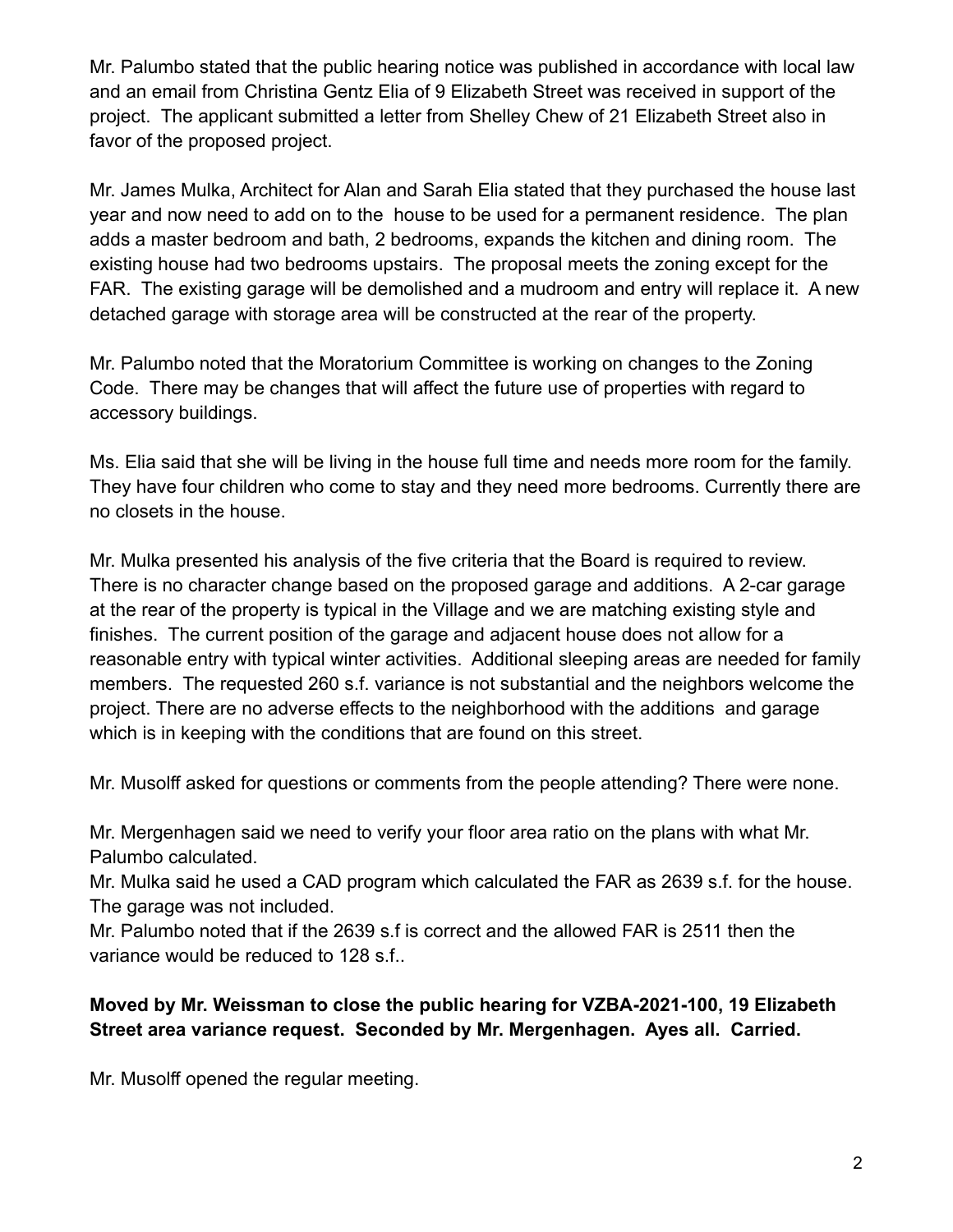Mr. Palumbo asked, if the 128 s.f. FAR is correct, can you redesign the floor plan to lose that much square footage and not need the variance? Can you change the room dimensions? He noted that he is referring to criteria #2. Can the applicant achieve similar results through another feasible method? Are there alternatives to the variance request?

Mr. Mulka stated that the Elia's are trying to utilize the house for their family. Based on the way the house is laid out and based on how it is to be used the 128 s.f. is necessary to meet that need.

Mr. Elia said that the way the house is constructed, this design is the best way to make it less intrusive to the neighborhood. We are removing the deck and building a detached garage.

Mr. Musolff asked if there is a floor plan for the addition?

Mr. Mulka presented the floor plan showing the additions. He noted that there is only a 5 foot bump out and all the setback requirements are met.

Mr. Mergenhagen noted that the Board is required to grant the minimum relief necessary in order for the applicant to achieve their objective.

Mr. Palumbo advised that if the ZBA grants variances and approves the proposed modifications, the project is subject to Site Plan and Architectural Design Review by the Planning Board. If the applicant re-designs the project to meet the FAR, no ZBA action would be required and it would go to the Planning Board.

Mr. Palumbo said that it appears that tests 2 and 5 are not met, based on the information provided, criteria 1 and 3 should also be considered carefully. The question of impact to the neighborhood also relates to increases in lot coverage and massing of structures. The ZBA must consider if exceeding the FAR creates a situation of "over building" on the lot. He recommended that the variance not be granted.

Mr. Musolff asked what are the Board's wishes?

Mr. Mergenhagen noted that the variance request is very small whether we approve or deny. Ms. Elia said we are not asking for anything excessive.

Mr. Mergenhagen suggested that the Board approve the 128 s.f. variance to the floor area ratio. Mr. Painter and Mr. Weissman agreed.

Mr. Weissman asked if there is living space on the third floor?

Mr. Elia said it is just attic space.

Mr. Musolff asked if the bump out for the pantry space could be reduced?

Mr. Mulka said he could reduce it by about 32 s.f.